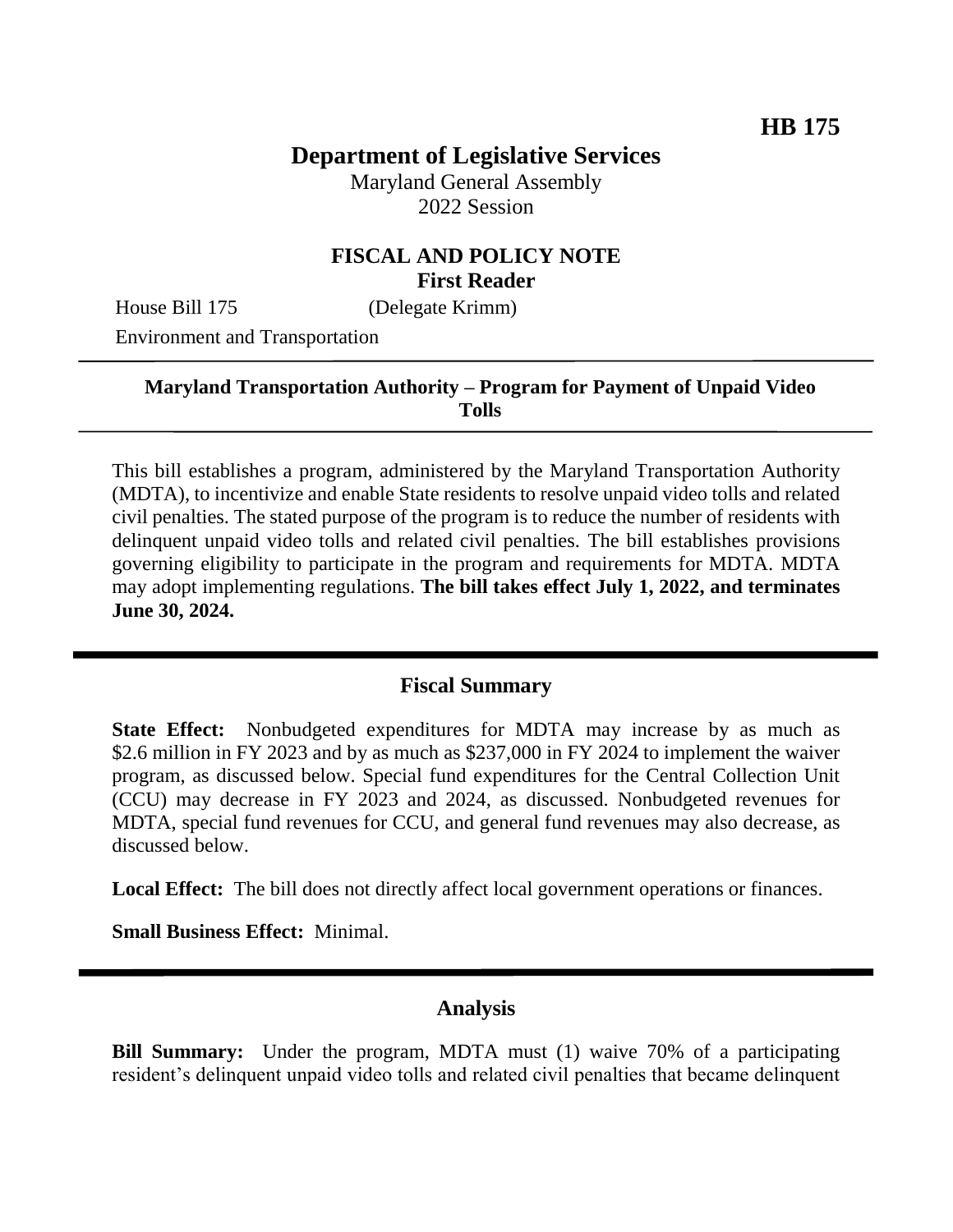before July 1, 2022; (2) require the resident to pay the remaining balance of the delinquent account owed, after subtracting the waived amount and any CCU fee; and (3) require the resident to obtain and maintain an E-ZPass until June 30, 2024.

A person is eligible to participate in the program if the person is a State resident, has unpaid video tolls and related civil penalties, and has not been issued a judgment by CCU. MDTA must notify a resident who may be eligible to participate in the program at the resident's last known address. The notification must include specified information, including the amount of penalties that may be waived under the program.

MDTA may allow a resident to enroll in a monthly installment plan to pay, within six months after the waiver is applied, the remaining balance on the delinquent account.

**Current Law:** For information on MDTA's assessment of civil penalties on unpaid video tolls and MDTA's existing authority to waive unpaid tolls and civil penalties, please see the **Appendix – Maryland Transportation Authority and Tolling**.

Generally, CCU is responsible for collecting any delinquent accounts or debts owed to the State. CCU is authorized to use any actions available to it under State law to collect debts or claims. CCU is authorized to charge an administrative fee of up to 20% of the outstanding principal and interest on the debt referred to it for collection; the current fee is 17%. Debt payments are credited to the agency that refers the debt. The administrative fees are credited to the Central Collection Fund to pay for CCU's operating expenses, except that any balance in excess of 15% of the unit's actual operating expenses reverts to the general fund. CCU uses a variety of methods and resources to facilitate the collection of delinquent accounts, including automated and manual efforts, as well as a private collection agency.

**State Revenues:** In February 2022, MDTA announced that it has begun to implement an eight-month grace period for people with outstanding tolls and civil penalties. Under the customer assistance plan adopted by MDTA, all *outstanding civil penalties* are waived for motorists who pay their unpaid tolls by November 30, 2022. Additionally, MDTA plans to stop forwarding accounts to the Motor Vehicle Administration and CCU for collection activities during this period.

Even so, under the program established by the bill, MDTA must waive 70% of a participating resident's delinquent *unpaid video tolls and related civil penalties* that became delinquent before July 1, 2022, Therefore, nonbudgeted revenues for MDTA, special fund revenues for CCU, and general fund revenues from reversions from CCU may decrease as these outstanding tolls are waived. However, any such impact cannot be reliably estimated without actual experience under the bill.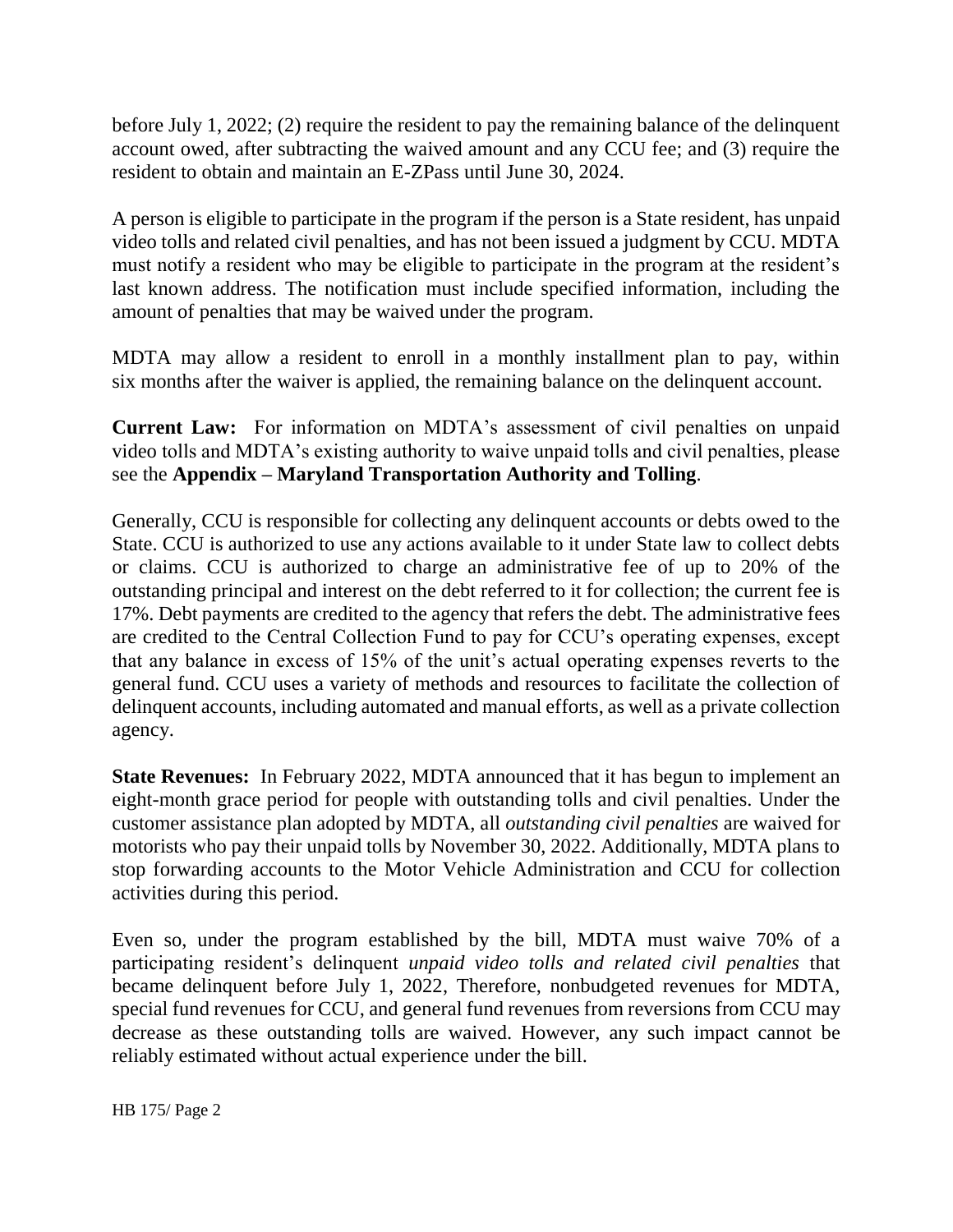**State Expenditures:** Nonbudgeted expenditures for MDTA may increase by as much as \$2.6 million in fiscal 2023 and by as much as \$237,254 in fiscal 2024 to implement the program. The estimate reflects the cost of hiring four full-time contractual staff to administer the program over the two-year period and one-time printing, mailing, and programming costs. It includes salaries, fringe benefits, one-time start-up costs, and operating expenses.

|                                    | FY 2023     | <b>FY 2024</b>    |
|------------------------------------|-------------|-------------------|
| <b>Contractual Positions (New)</b> |             |                   |
| Salaries and Fringe Benefits       | \$251,597   | \$232,993         |
| <b>Programming Costs</b>           | 1,930,322   |                   |
| Printing and Mailing               | 350,000     | $\mathbf{\Omega}$ |
| <b>Other Operating Expenses</b>    | 30,432      | 4,261             |
| <b>Total MDTA Expenditures</b>     | \$2,562,351 | \$237,254         |

Future years reflect the termination of program costs concurrent with the termination date of the bill.

This estimate does not include any health insurance costs that could be incurred for specified contractual employees under the State's implementation of the federal Patient Protection and Affordable Care Act.

The extent to which any of the costs described above are incurred by MDTA even in the absence of the bill (due to its recently announced waiver program) is unclear.

Special fund expenditures for CCU may decrease in fiscal 2023 and 2024 as CCU temporarily ceases the collection of toll-related debt during the duration of the program established by the bill. The extent to which this occurs even in the absence of the bill, however, is unclear.

## **Additional Information**

**Prior Introductions:** None.

**Designated Cross File:** None.

**Information Source(s):** Maryland Department of Transportation; Judiciary (Administrative Office of the Courts); Department of Budget and Management; Maryland Matters; Department of Legislative Services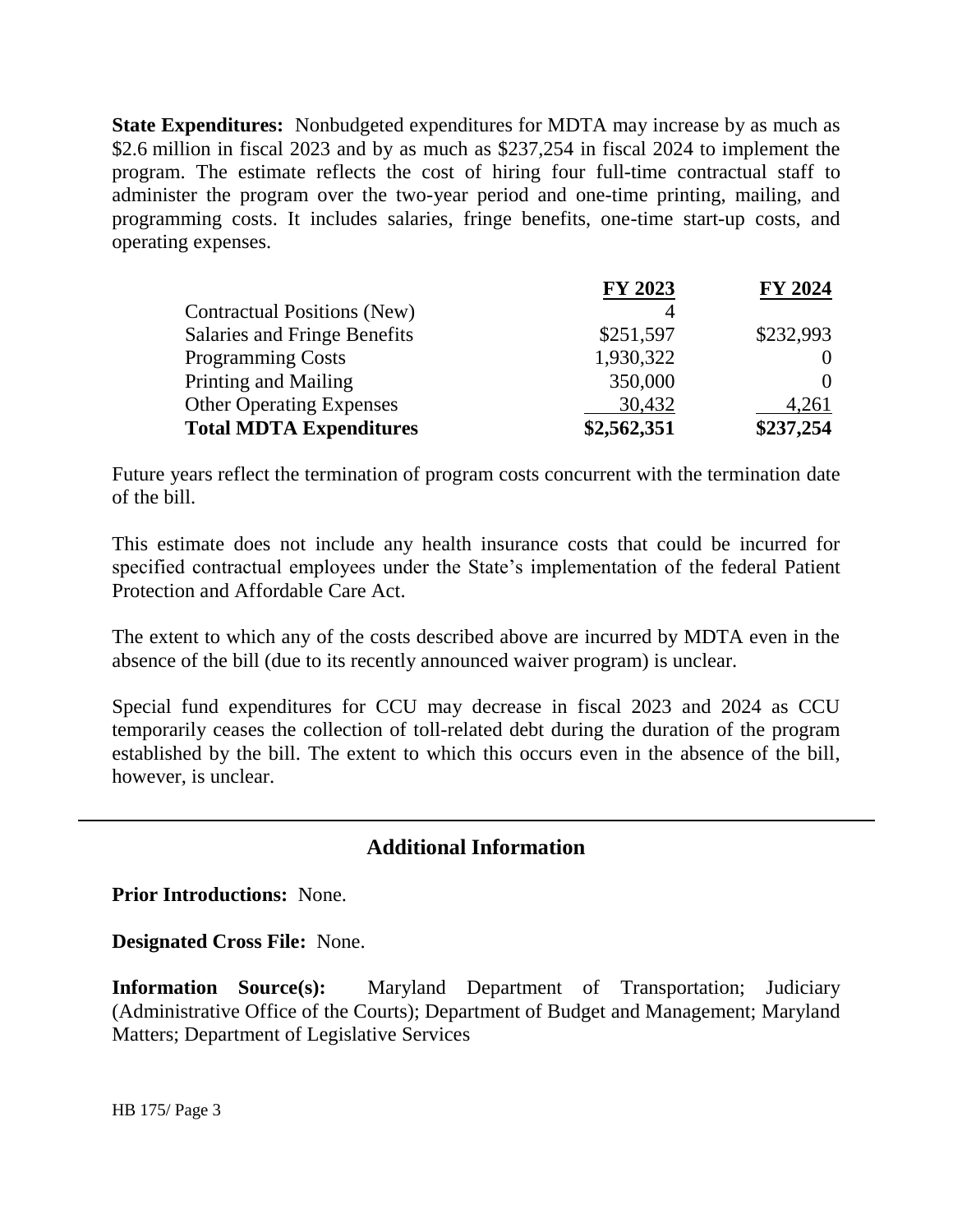Analysis by: Richard L. Duncan Direct Inquiries to:

(410) 946-5510 (301) 970-5510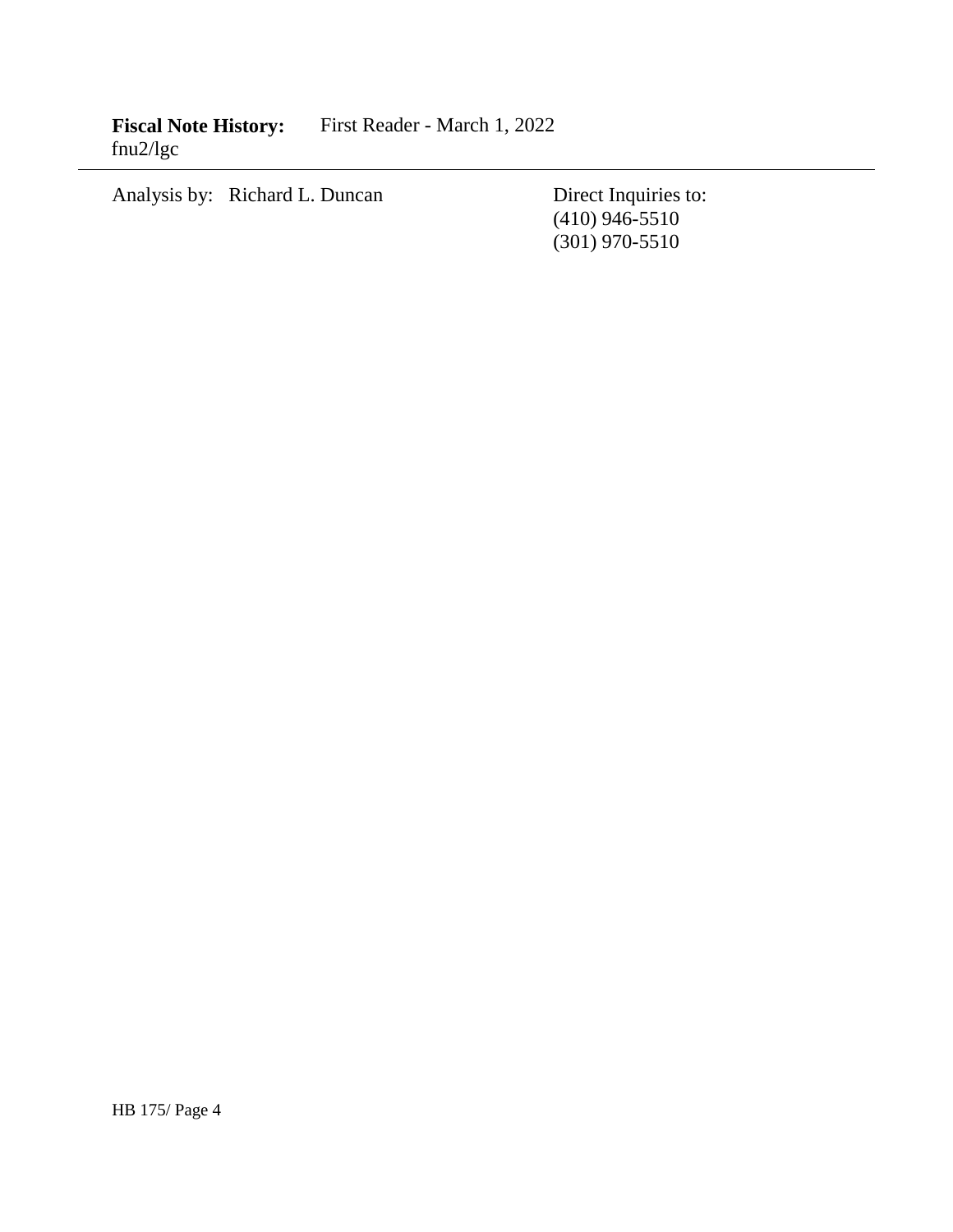# **Appendix – Maryland Transportation Authority and Tolling**

### *Maryland Transportation Authority – Generally*

Since 1971, the Maryland Transportation Authority (MDTA) has been responsible for constructing, managing, operating, and improving the State's toll facilities (for example, the Chesapeake Bay Bridge, the Francis Scott Key Bridge, and the Intercounty Connector (ICC)) and for financing new revenue-producing transportation projects. MDTA is governed by nine individuals appointed by the Governor with the advice and consent of the Senate.

MDTA has the authority to set tolls on transportation facilities projects under its supervision. Tolls must provide funds that, when combined with bond proceeds and other available revenues, are sufficient to pay maintenance, repair, and operating costs for transportation facilities projects that are not otherwise paid for; pay the interest and principal of any outstanding bond issues; create reasonable reserves for these purposes; and provide funds for the cost of replacements, renewals, and improvements. Toll revenues are deposited into the Transportation Authority Fund, which is wholly separate from the Transportation Trust Fund.

#### *Transition to All-electronic Tolling and Video Tolling*

During 2019 and 2020, MDTA converted all of its toll facilities to all-electronic tolling (AET). As a result, paying a toll in cash is no longer an option, and tolls for vehicles that use an MDTA tolling facility must be paid (1) through the use of an E-ZPass; (2) by having a pay-by-plate account with MDTA; (3) by having a commuter payment plan with MDTA (which allows users to prepurchase a limited number of tolls at a discounted rate); or (4) through a video toll, if the toll is not paid using one of the other methods. With respect to video tolls, MDTA is required to send the registered owner of a motor vehicle that has incurred such a video toll a notice of toll due. The owner then has 30 days to pay the toll amount. An owner who fails to pay the amount due is subject to a civil citation and civil penalty. The civil penalty must be set by MDTA through regulations and is currently \$25.

Chapter 122 of 2015 significantly altered the video tolling collection and toll violation process to allow more flexibility for motorists who incur a video toll, beginning in fiscal 2016. Among other things, Chapter 122 does not allow MDTA to assess a civil citation until 15 days after the toll violation occurs (a toll violation occurs 30 days after the notice of toll due is issued if a person does not pay the video toll by that date). Chapter 122 also authorizes MDTA to waive any portion of a video toll due or civil penalty assessed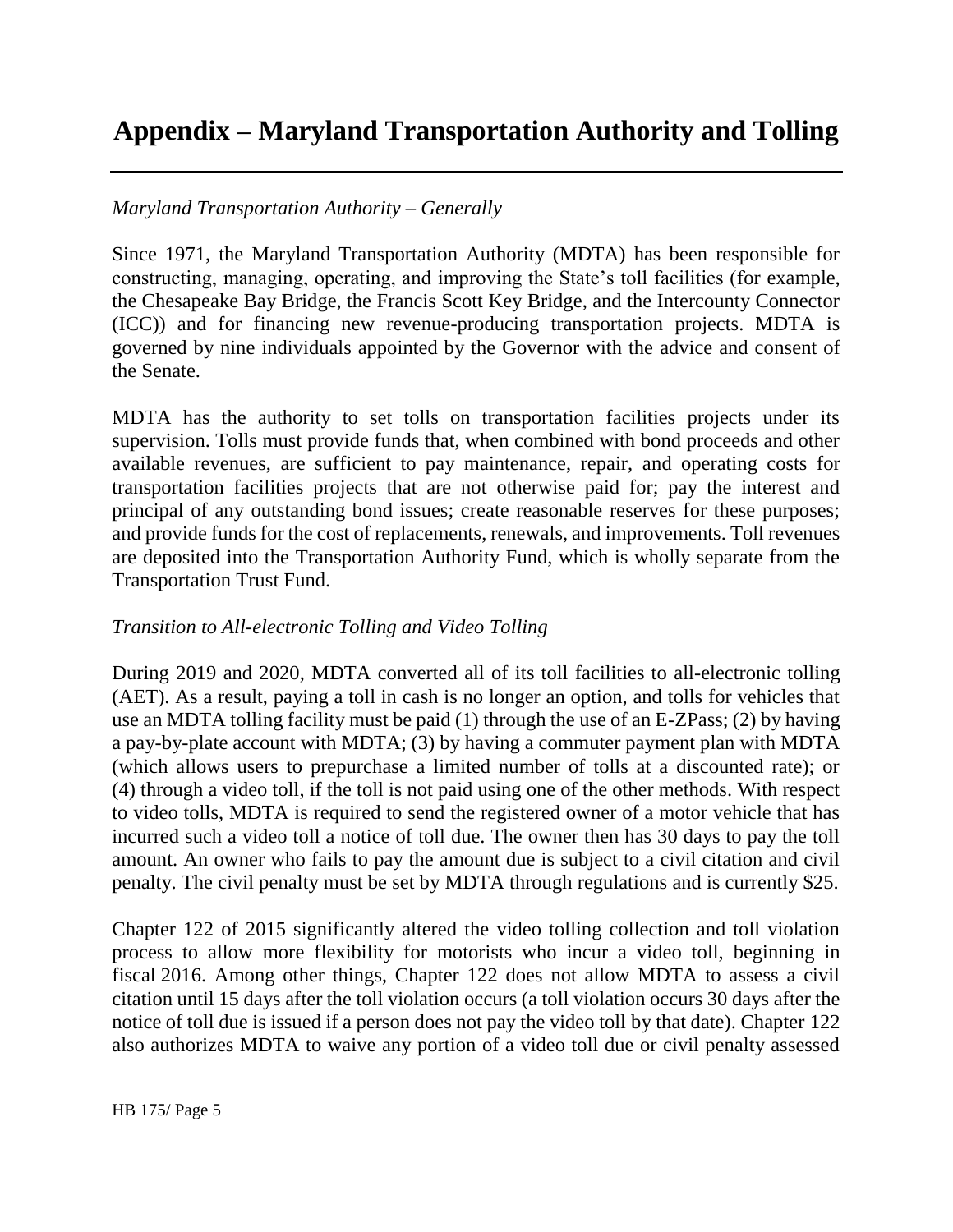for a toll violation until the debt is referred to the Central Collections Unit within the Department of Budget and Management.

## *Toll Rates*

MDTA generally has five different levels of toll rates charged at its various toll plazas for vehicles. There is a commuter plan rate, an E-ZPass rate for in-State motorists, an E-ZPass rate for out-of-State motorists, a pay-by-plate rate, and a video toll rate. For example, the toll rates for a two-axle vehicle at the Francis Scott Key Bridge (as well as the Harbor Tunnel and the Fort McHenry Tunnel) are as follows:

- \$1.40 for the commuter plan;
- \$3.00 for in-State E-ZPass;
- \$4.00 for out-of-State E-ZPass;
- \$4.00 for pay-by-plate; and
- $\bullet$  \$6.00 for video.

All of MDTA's toll facilities generally use a similar toll structure (although the toll amount may vary); however, MDTA also offers E-ZPass users who live near the Thomas J. Hatem Memorial Bridge unlimited trips across the bridge for \$20 per year.

### *Recent Audit Findings*

A recent audit of MDTA conducted by the Office of Legislative Audits (OLA) contained two findings, and the Joint Audit and Evaluation Committee held a hearing to discuss the findings with MDTA and OLA in December 2021.

First, OLA found that MDTA did not sufficiently determine the impact of certain issues with its electronic toll collection system on its customers and identify and correct related customer overbillings. Specifically, OLA noted that although MDTA investigated and corrected equipment errors during the implementation of its new AET tolling system, it did not always ensure all customers were refunded for those overbillings. OLA recommended that MDTA (1) review and evaluate significant tolling issues and (2) review previously identified electronic toll issues to determine the extent of customer overbillings and, in consultation with legal counsel, assess the practicality of related customer restitution.

Second, OLA found that MDTA did not perform periodic documented reviews of system access capabilities granted to State and contractual employees on its old electronic tolling and customer service system as required by the State's Information Technology Security Manual. The audit report recommended that MDTA perform periodic documented reviews of user access to its electronic tolling and customer service system, including the new